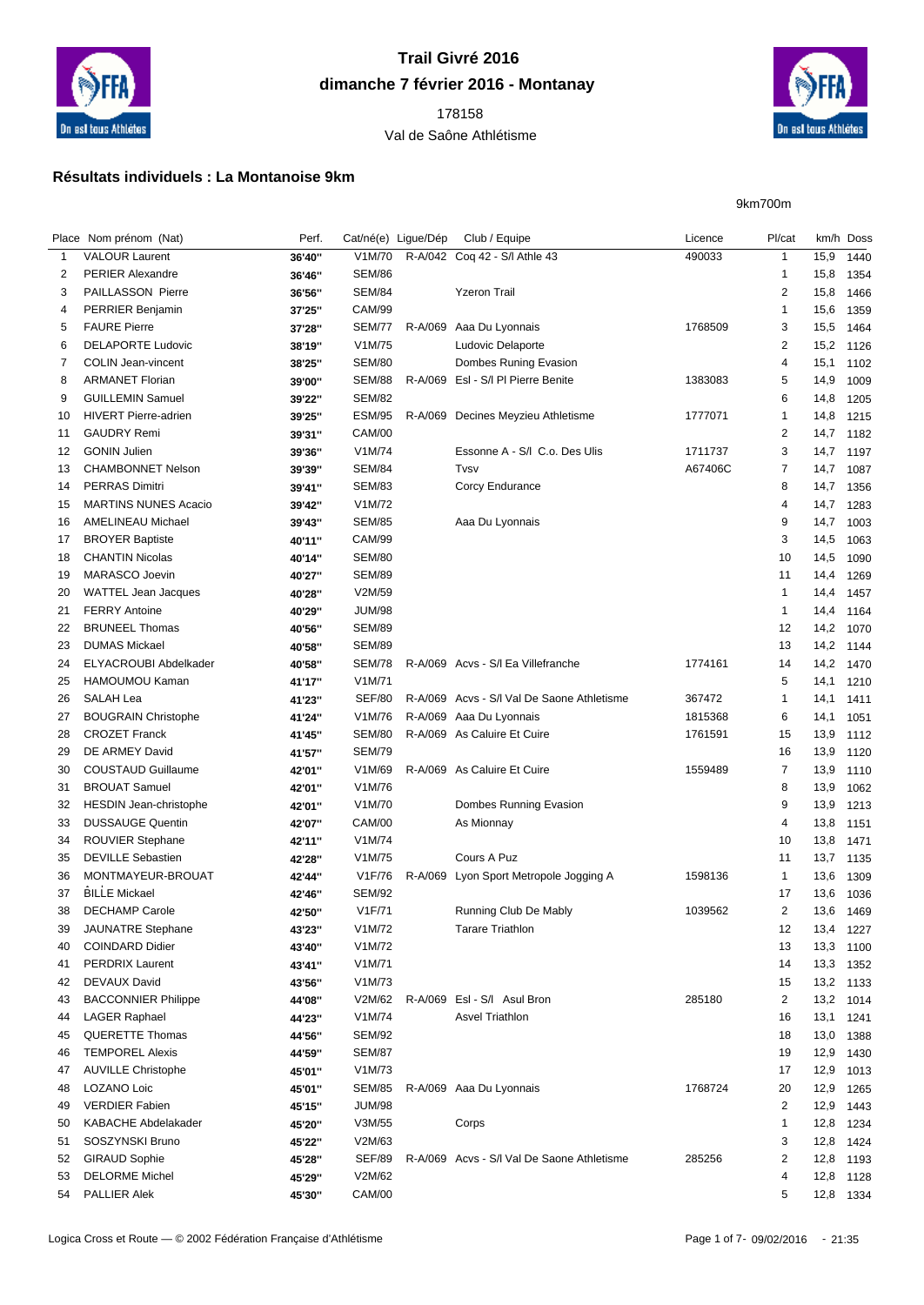| 55  | RAYMOND Simon                | 45'36" | <b>SEM/84</b> |         |                                        |           | 21                      | 12,8      | 1391 |
|-----|------------------------------|--------|---------------|---------|----------------------------------------|-----------|-------------------------|-----------|------|
| 56  | <b>DUTRION Benjamin</b>      | 45'42" | <b>CAM/99</b> |         |                                        |           | 6                       | 12,7      | 1153 |
|     | <b>MIGUET Guillaume</b>      |        | V1M/75        |         |                                        |           |                         | 12,7      |      |
| 57  |                              | 45'49" |               |         |                                        |           | 18                      |           | 1302 |
| 58  | <b>DEBOURE Frederic</b>      | 45'52" | <b>SEM/80</b> |         | Corcy Endurance                        |           | 22                      | 12,7      | 1124 |
| 59  | PIGEYRE Etienne              | 46'00" | <b>SEM/88</b> |         |                                        |           | 23                      | 12,7      | 1366 |
| 60  | <b>GIROUD Simon</b>          | 46'02" | <b>SEM/88</b> |         |                                        |           | 24                      | 12,6      | 1196 |
| 61  | <b>REBAY Kevin</b>           | 46'05" | <b>SEM/79</b> |         |                                        |           | 25                      | 12,6      | 1392 |
| 62  | SACCO Déborah                | 46'14" | <b>SEF/89</b> |         |                                        |           | 3                       | 12,6      | 1123 |
| 63  | <b>BAULE Denis</b>           | 46'19" | V1M/70        |         |                                        |           | 19                      | 12,6      | 1021 |
| 64  | GIGLEUX Thomas               | 46'30" | <b>SEM/82</b> |         | Club Bpc Nancy                         | A32665C01 | 26                      | 12,5      | 1188 |
|     | <b>MONBON Jeremy</b>         |        | <b>SEM/85</b> |         | Team Kiravi                            |           | 27                      | 12,5      |      |
| 65  |                              | 46'30" |               |         |                                        |           |                         |           | 1305 |
| 66  | <b>NOYEL Thierry</b>         | 46'32" | V1M/72        |         |                                        |           | 20                      | 12,5      | 1327 |
| 67  | <b>GIRAUD Thomas</b>         | 46'34" | <b>JUM/98</b> |         |                                        |           | 3                       | 12,5      | 1194 |
| 68  | <b>FOUILLE Cyril</b>         | 46'38" | <b>SEM/86</b> |         | R-A/069 Aaa Du Lyonnais                | 167793    | 28                      | 12,5      | 1170 |
| 69  | <b>LACROIX Arnaud</b>        | 46'50" | <b>SEM/82</b> |         | Corcy Endurance                        |           | 29                      | 12,4      | 1239 |
| 70  | <b>MOREAUX Julien</b>        | 46'52" | <b>SEM/89</b> |         |                                        |           | 30                      | 12,4      | 1311 |
| 71  | <b>HUSSON Louis</b>          | 47'24" | <b>CAM/99</b> |         |                                        |           | $\overline{7}$          | 12,3      | 1220 |
| 72  | <b>MENARD Gregory</b>        | 47'24" | <b>SEM/81</b> |         |                                        |           | 31                      | 12,3      | 1295 |
| 73  | <b>BIZOUERNE Luc</b>         |        | V1M/70        |         | REU/974 Run Odyssea                    | 193896    | 21                      | 12,3      | 1472 |
|     |                              | 47'26" |               |         |                                        |           |                         |           |      |
| 74  | ROSNARHO Jocelyne            | 47'48" | V3F/52        |         | Corcy Endurance                        |           | 1                       | 12,2      | 1404 |
| 75  | <b>BAYARDON Coralie</b>      | 47'49" | <b>SEF/79</b> |         | Corcy Endurance                        |           | 4                       | 12,2      | 1023 |
| 76  | <b>BRUN-BERTHET Frederic</b> | 47'55" | V2M/66        |         |                                        |           | 5                       | 12,1      | 1069 |
| 77  | <b>CARRUEL Paul</b>          | 48'22" | <b>ESM/95</b> |         |                                        |           | $\overline{\mathbf{c}}$ | 12,0      | 1080 |
| 78  | FRANCOIS Philippe            | 48'23" | V2M/66        |         | Corps                                  |           | 6                       | 12,0      | 1172 |
| 79  | <b>JANNIER Cyril</b>         | 48'28" | V1M/75        |         | R-A/001 Sans Bornes Saint Didier Sur C | 1738435   | 22                      | 12,0      | 1224 |
| 80  | <b>ERARD David</b>           | 48'32" | V2M/65        |         | Corcy Endurance                        |           | $\overline{7}$          | 12,0      | 1157 |
|     | <b>CHABOT Florent</b>        |        |               | R-A/001 | Sans Bornes Saint Didier Sur C         | 1632608   |                         | 11,9      |      |
| 81  |                              | 48'47" | V1M/71        |         |                                        |           | 23                      |           | 1084 |
| 82  | <b>LAMBERT Loriane</b>       | 48'47" | <b>SEF/87</b> |         |                                        |           | 5                       | 11,9      | 1244 |
| 83  | <b>GRIMAUD Dominique</b>     | 48'49" | V2M/59        |         |                                        |           | 8                       | 11,9      | 1201 |
| 84  | <b>DEVARD Nicolas</b>        | 48'49" | V1M/73        |         | Corcy Endurance                        |           | 24                      | 11,9      | 1132 |
| 85  | <b>JOMAND Guillaume</b>      | 48'56" | <b>SEM/82</b> |         |                                        |           | 32                      | 11,9      | 1231 |
| 86  | <b>EMPTAZ Valentin</b>       | 49'02" | <b>ESM/94</b> |         |                                        |           | 3                       | 11,9      | 1156 |
| 87  | <b>GRELLIER Sylvain</b>      | 49'05" | <b>SEM/87</b> |         |                                        |           | 33                      | 11,9      | 1200 |
| 88  | <b>MATHEZ Florian</b>        | 49'22" | <b>ESM/95</b> |         | Asm Vtt Montanay                       |           | 4                       | 11,8      | 1285 |
| 89  | <b>JAUZE Pascal</b>          |        | V1M/73        |         | Sport Dimanche                         |           | 25                      | 11,7      | 1228 |
|     | PANAY Josselin               | 49'32" |               |         |                                        |           |                         |           |      |
| 90  |                              | 49'35" | <b>SEM/86</b> |         | Aaal                                   |           | 34                      | 11,7      | 1335 |
| 91  | <b>VINCENT Marc</b>          | 49'41" | <b>ESM/96</b> |         | Les Vince                              |           | 5                       | 11,7      | 1449 |
| 92  | <b>GAGLIARDI Mathieu</b>     | 49'43" | <b>SEM/83</b> |         |                                        |           | 35                      | 11,7 1175 |      |
| 93  | <b>BORREN Hester</b>         | 49'46" | <b>SEF/88</b> |         |                                        |           | 6                       | 11,7 1048 |      |
| 94  | <b>MOTYL Patrick</b>         | 49'57" | V2M/62        |         |                                        |           | 9                       | 11,7 1314 |      |
| 95  | PINEAU Julie                 | 50'05" | <b>SEF/80</b> |         |                                        |           | $\overline{7}$          | 11,6      | 1369 |
| 96  | <b>LAUBY Claude</b>          | 50'06" | V3M/52        |         | R-A/069 Aaa Du Lyonnais                | 502901    | 2                       | 11,6      | 1247 |
| 97  | <b>REYNAUD Antoine</b>       | 50'06" | <b>ESM/95</b> |         |                                        |           | 6                       | 11,6      | 1395 |
|     | <b>BON Eric</b>              |        | V2M/64        |         | Dombes Running Evasion                 |           |                         |           |      |
| 98  |                              | 50'07" |               |         |                                        |           | 10                      | 11,6      | 1043 |
| 99  | PEQUIGNOT Regis              | 50'09" | V2M/64        |         | Corcy Endurance                        |           | 11                      | 11,6      | 1351 |
| 100 | DE SANTIS Rodolphe           | 50'22" | <b>JUM/98</b> |         |                                        |           | 4                       | 11,6      | 1122 |
| 101 | <b>NEUMANN Camille</b>       | 50'33" | <b>SEF/93</b> |         | Team Ensemble Au Sommet                |           | 8                       | 11,5      | 1326 |
| 102 | <b>BERGER Sandra</b>         | 50'36" | <b>SEF/92</b> |         |                                        |           | 9                       | 11,5      | 1028 |
| 103 | <b>BONNET Frederic</b>       | 50'44" | V1M/72        |         | Corcy Endurance                        |           | 26                      | 11,5      | 1046 |
| 104 | <b>KACHLER Christophe</b>    | 50'44" | V2M/65        |         | R-A/069 As Ibm Lyon                    | 1744194   | 12                      | 11,5      | 1235 |
| 105 | <b>MARTIN Liliane</b>        | 50'48" | V2F/65        |         | Corcy Endurance                        |           | $\mathbf{1}$            | 11,5      | 1280 |
| 106 | <b>ESCANDE Jean Luc</b>      | 50'55" | V2M/64        |         |                                        |           | 13                      | 11,4      | 1158 |
| 107 | <b>BOISSY Thomas</b>         |        | <b>SEM/84</b> |         |                                        |           | 36                      | 11,4      | 1042 |
|     |                              | 50'55" |               |         |                                        |           |                         |           |      |
| 108 | <b>NAZARET Laurence</b>      | 50'58" | V1F/70        |         |                                        |           | 3                       | 11,4      | 1325 |
| 109 | <b>CHAMBE Clement</b>        | 51'00" | <b>SEM/85</b> |         |                                        |           | 37                      | 11,4      | 226  |
| 110 | <b>LIPOFF Boris</b>          | 51'02" | <b>SEM/90</b> |         |                                        |           | 38                      | 11,4      | 1263 |
| 111 | <b>MARTIGNON Bruno</b>       | 51'05" | V2M/62        |         | Sport Dimanche                         |           | 14                      | 11,4      | 1275 |
|     | 112 MAURY Blandine           | 51'09" | <b>SEF/77</b> |         | Corcy Endurance                        |           | 10                      | 11,4      | 1289 |
| 113 | <b>SPAGNESI Alice</b>        | 51'17" | <b>SEF/88</b> |         |                                        |           | 11                      | 11,3      | 1426 |
| 114 | PETEUIL Adrien               | 51'28" | <b>SEM/81</b> |         | Tri Villefranche                       |           | 39                      | 11,3      | 1361 |
| 115 | <b>MELINAND Laurent</b>      |        | V1M/69        |         |                                        |           | 27                      | 11,3      | 1294 |
|     |                              | 51'32" |               |         |                                        |           |                         |           |      |
| 116 | <b>GUYON Fabien</b>          | 51'35" | <b>SEM/83</b> |         |                                        |           | 40                      | 11,3      | 1207 |
| 117 | <b>BETKAOUI Fadila</b>       | 51'38" | <b>SEF/81</b> |         | Corcy Endurance                        |           | 12                      | 11,3      | 1034 |
| 118 | <b>REYNAUD Francis</b>       | 51'44" | V2M/64        |         | R-A/069 Aaa Du Lyonnais                | 1611319   | 15                      | 11,2 1396 |      |
| 119 | <b>GUIZARD Brigitte</b>      | 51'49" | V2F/58        |         | R-A/069 Aaa Du Lyonnais                | 227108    | 2                       | 11,2      | 1206 |
|     | 120 DESROCHES Remy           | 51'49" | V3M/53        |         | R-A/069 Aaa Du Lyonnais                | 870061    | 3                       | 11,2 1131 |      |
|     |                              |        |               |         |                                        |           |                         |           |      |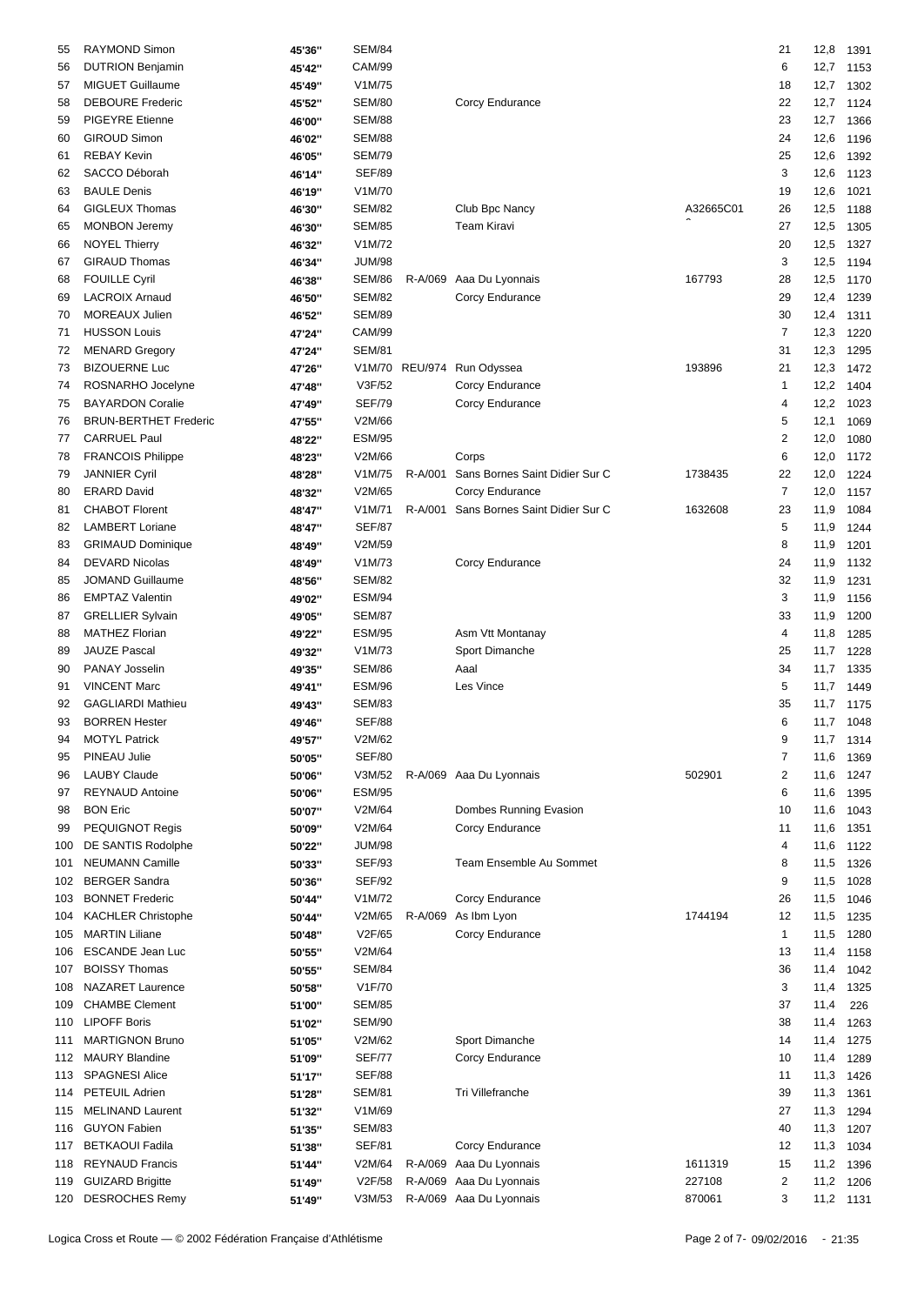| 121 | <b>LERVAL Alain</b>        | 51'49" | V3M/53        |         | R-A/069 Aaa Du Lyonnais        | 502908   | 4              | 11,2      | 1258 |
|-----|----------------------------|--------|---------------|---------|--------------------------------|----------|----------------|-----------|------|
| 122 | <b>VILLEMAGNE Alexis</b>   | 51'53" | V1M/75        |         |                                |          | 28             | 11,2      | 1447 |
| 123 | <b>SANLAVILLE Marc</b>     | 51'55" | V3M/48        |         |                                | T 237779 | 5              | 11,2      | 1412 |
| 124 | <b>FRIAND Nicolas</b>      | 52'01" | V1M/76        |         |                                |          | 29             | 11,2      | 1173 |
|     |                            |        |               |         |                                |          |                |           |      |
| 125 | <b>BERTHET Nicolas</b>     | 52'04" | <b>SEM/77</b> |         |                                |          | 41             | 11,2      | 1030 |
| 126 | <b>BESSEDE Yvan</b>        | 52'05" | <b>SEM/88</b> |         |                                |          | 42             | 11,2      | 1033 |
| 127 | <b>COQUARD Cecile</b>      | 52'06" | V2F/66        |         | Y'aca Courir Amplepuis         |          | 3              | 11,2      | 1107 |
| 128 | <b>BOULAOUINAT Foued</b>   | 52'10" | V1M/69        |         |                                |          | 30             | 11,2      | 1052 |
| 129 | <b>PERRET Julien</b>       | 52'24" | <b>SEM/88</b> |         |                                |          | 43             | 11,1      | 1358 |
| 130 | <b>PUIG Mateo</b>          | 52'28" | <b>ESM/96</b> |         |                                |          | 7              | 11,1      | 1387 |
| 131 | <b>HAESSLEIN Jean-luc</b>  | 52'30" | V2M/57        |         | Corcy Endurance                |          | 16             | 11,1      | 1208 |
|     |                            |        |               |         |                                |          |                |           |      |
| 132 | <b>RESSEGAIRE Gilles</b>   | 52'31" | V2M/64        |         | R-A/069 Cslg De Dardilly       | 1282374  | 17             | 11,1      | 1394 |
| 133 | <b>ETIENNE Laurent</b>     | 52'31" | V1M/68        |         |                                |          | 31             | 11,1      | 365  |
| 134 | <b>MELINAND Hugo</b>       | 52'37" | <b>JUM/98</b> |         |                                |          | 5              | 11,1      | 1293 |
| 135 | <b>LECLERC Francois</b>    | 52'41" | V3M/50        |         | R-A/069 Afa Feyzin-venissieux  | 196267   | 6              | 11,0      | 1251 |
| 136 | <b>LACOUR Philippe</b>     | 52'45" | V2M/66        |         |                                |          | 18             | 11,0      | 1238 |
| 137 | DUPERRET Jean-charles      | 52'46" | V2M/61        |         | Corcy Endurance                |          | 19             | 11,0      | 1146 |
| 138 | <b>VAILLANT Veronique</b>  | 52'49" | V1F/69        | R-A/001 | Sans Bornes Saint Didier Sur C | 1152354  | 4              | 11,0      | 1436 |
| 139 | <b>CAMUS Sophie</b>        |        | <b>SEF/87</b> | R-A/069 | Aaa Du Lyonnais                | 1754601  | 13             |           |      |
|     |                            | 52'50" |               |         |                                |          |                | 11,0      | 1075 |
| 140 | POURRET Daniel             | 52'51" | V2M/59        |         | R-A/069 Aaa Du Lyonnais        | 440652   | 20             | 11,0      | 1381 |
| 141 | <b>BEL Sylvain</b>         | 52'57" | <b>SEM/84</b> |         |                                |          | 44             | 11,0      | 1025 |
| 142 | <b>RIVIERRE Marie</b>      | 52'58" | <b>SEF/89</b> |         |                                |          | 14             | 11,0      | 1399 |
| 143 | <b>BRICAUD Micael</b>      | 53'00" | V1M/74        |         |                                |          | 32             | 11,0      | 1058 |
| 144 | <b>JOLIVET Philippe</b>    | 53'01" | V2M/62        |         | Les Foulees De Beauregard      |          | 21             | 11,0      | 1229 |
| 145 | <b>JANNIER Claire</b>      | 53'02" | <b>SEF/80</b> | R-A/001 | Sans Bornes Saint Didier Sur C | 1757257  | 15             | 11,0      | 1223 |
| 146 | <b>MERCIER Freddy</b>      | 53'09" | <b>SEM/86</b> |         |                                |          | 45             | 11,0      | 1297 |
|     |                            |        |               |         |                                |          |                |           |      |
| 147 | <b>FERRY Carole</b>        | 53'09" | V1F/73        |         |                                |          | 5              | 11,0      | 1165 |
| 148 | <b>CHANTIN Marjorie</b>    | 53'12" | <b>SEF/83</b> |         |                                |          | 16             | 10,9      | 1089 |
| 149 | <b>ABRY Claire</b>         | 53'18" | <b>SEF/89</b> |         |                                |          | 17             | 10,9      | 1001 |
| 150 | <b>GRAVIER Jean-louis</b>  | 53'18" | V2M/57        |         |                                |          | 22             | 10,9      | 1199 |
| 151 | <b>DUTRION Alain</b>       | 53'28" | V1M/67        |         |                                |          | 33             | 10,9      | 1152 |
| 152 | PINEAU Gwenaelle           | 53'29" | <b>SEF/87</b> |         |                                |          | 18             | 10,9      | 1368 |
| 153 | <b>BROCHARD Ludovic</b>    | 53'29" | V1M/73        |         |                                |          | 34             | 10,9      | 1060 |
| 154 | <b>MARCELINO Francois</b>  |        | V1M/73        |         |                                |          | 35             | 10,9      |      |
|     |                            | 53'30" |               |         |                                |          |                |           | 1270 |
| 155 | <b>LAHALLE Marc</b>        | 53'36" | V2M/59        |         | Team Caisse D'epargne          |          | 23             | 10,9      | 532  |
| 156 | <b>ROUSSEL Frederic</b>    | 53'38" | <b>SEM/84</b> |         |                                |          | 46             | 10,9      | 1407 |
| 157 | <b>TRACLET Stephanie</b>   | 53'45" | V1F/72        |         |                                |          | 6              | 10,8      | 1460 |
| 158 | <b>TECHER Aidee</b>        | 53'49" | V1F/72        |         | Club Sport Dimanche Sathonay-v |          | $\overline{7}$ | 10,8      | 1429 |
| 159 | <b>VALFORT Michel</b>      | 53'56" | V2M/58        |         |                                |          | 24             | 10,8      | 1438 |
|     | 160 SERRES Frederic        | 54'21" | V2M/61        |         | Corcy Endurance                |          | 25             | 10,7 1422 |      |
| 161 | <b>CASTILLE Sandrine</b>   | 54'32" | SEF/87        |         | R-A/069 Aaa Du Lyonnais        | 152653   | 19             | 10,7      | 1081 |
|     |                            |        |               |         |                                |          |                |           |      |
| 162 | <b>LAUNAY Pauline</b>      | 54'34" | <b>SEF/89</b> |         | R-A/069 Aaa Du Lyonnais        | 1847592  | 20             | 10,7      | 1248 |
| 163 | <b>DOUCHET Arnaud</b>      | 54'38" | <b>SEM/78</b> |         |                                |          | 47             | 10,7      | 1140 |
| 164 | <b>LEFAI</b> Eienne        | 54'40" | V1M/67        |         |                                |          | 36             | 10,6      | 1253 |
| 165 | <b>CHABAUD Philippe</b>    | 54'48" | V1M/70        |         |                                |          | 37             | 10,6      | 1083 |
| 166 | <b>GIROT Fanny</b>         | 55'01" | <b>SEF/85</b> |         | Corcy Endurance                |          | 21             | 10,6      | 1195 |
| 167 | PECOUD Stephane            | 55'01" | V1M/71        |         | Corcy Endurance                |          | 38             | 10,6      | 1344 |
| 168 | <b>BOUCHAREISSAS Annie</b> | 55'02" | V3F/55        |         |                                |          | $\overline{2}$ | 10,6      | 1050 |
| 169 | <b>VITALI Delphine</b>     | 55'02" | <b>SEF/77</b> |         |                                |          | 22             | 10,6      | 1455 |
|     |                            |        |               |         |                                |          |                |           |      |
| 170 | MUSLEWSKI Julie            | 55'02" | <b>SEF/80</b> |         |                                |          | 23             | 10,6      | 1320 |
| 171 | <b>DEPAULIS Mathilde</b>   | 55'05" | <b>SEF/89</b> |         |                                |          | 24             | 10,6      | 1130 |
| 172 | <b>PIN Billy</b>           | 55'07" | <b>SEM/85</b> |         |                                |          | 48             | 10,6      | 1367 |
| 173 | MOUSSALLAM Mathilde        | 55'08" | <b>SEF/81</b> |         |                                |          | 25             | 10,6      | 1317 |
| 174 | <b>MAILLET Caroline</b>    | 55'08" | <b>SEF/82</b> |         |                                |          | 26             | 10,6      | 1267 |
| 175 | MANSSART Ligia             | 55'18" | V1F/76        |         |                                |          | 8              | 10,5      | 1268 |
| 176 | MARGARELLO Nicolas         | 55'23" | V1M/73        |         |                                |          | 39             | 10,5      | 1272 |
| 177 | <b>BLANDON Noel</b>        | 55'41" | V2M/61        |         | Corcy Endurance                |          | 26             | 10,5      | 1039 |
|     |                            |        |               |         |                                |          |                |           |      |
| 178 | <b>BUATHIER Didier</b>     | 55'43" | V2M/62        |         | Corcy Endurance                |          | 27             | 10,4      | 1072 |
| 179 | LECOQUIERRE Guillaume      | 55'48" | <b>SEM/82</b> |         |                                |          | 49             | 10,4      | 1252 |
| 180 | <b>MARTIN Coralie</b>      | 55'53" | <b>JUF/97</b> |         |                                |          | 1              | 10,4      | 1276 |
| 181 | ROUSSEAU Frederic          | 56'13" | V1M/68        |         |                                |          | 40             | 10,4      | 1406 |
| 182 | <b>GAMEZ Virginie</b>      | 56'14" | V1F/73        |         |                                |          | 9              | 10,3      | 1178 |
| 183 | PEDRAZA-PARRA Camila       | 56'16" | <b>SEF/91</b> |         |                                |          | 27             | 10,3      | 1345 |
| 184 | <b>HUGUES Nathalie</b>     | 56'20" | V1F/70        |         | Les Foulees De Beauregard      |          | 10             | 10,3      | 1218 |
|     |                            |        |               |         | Thirion                        |          |                |           |      |
| 185 | <b>THIRION Stephane</b>    | 56'30" | <b>SEM/77</b> |         |                                |          | 50             | 10,3      | 1431 |
|     | 186 BREUIL Aurelien        | 56'41" | <b>SEM/86</b> |         |                                |          | 51             | 10,3 1057 |      |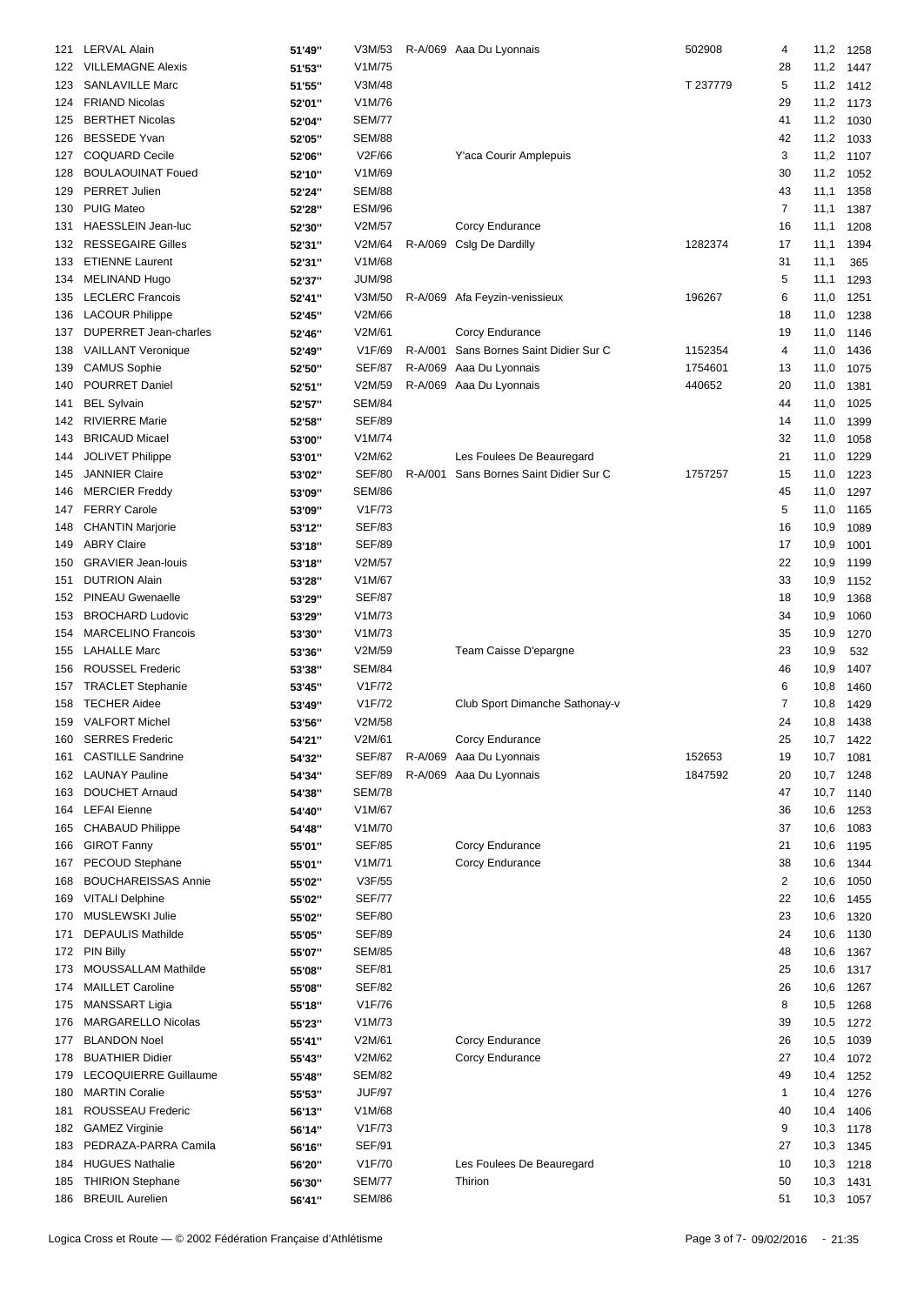| 187 | <b>ROCHAS Veronique</b>     | 56'42"   | <b>SEF/78</b> |         |                                    |         | 28             | 10,3 | 1401      |
|-----|-----------------------------|----------|---------------|---------|------------------------------------|---------|----------------|------|-----------|
| 188 | <b>VIALLET Christelle</b>   | 56'43"   | V1F/74        |         | <b>Ascs Rillieux</b>               |         | 11             | 10,3 | 1445      |
| 189 | <b>HUSSON Denis</b>         | 56'47"   | V2M/66        |         |                                    |         | 28             | 10,2 | 1219      |
| 190 | <b>REBOLLE Sebastien</b>    | 56'56"   | V1M/69        |         |                                    |         | 41             | 10,2 | 746       |
| 191 | <b>GAUDRY Martine</b>       | 56'57"   | V1F/69        |         |                                    |         | 12             | 10,2 | 1181      |
| 192 | <b>MARTINEZ Florence</b>    | 57'06"   | <b>SEF/80</b> |         |                                    |         | 29             | 10,2 | 1281      |
| 193 | <b>DARCHY Raphael</b>       | 57'08"   | <b>SEM/81</b> |         |                                    |         | 52             | 10,2 | 1119      |
|     | <b>LHERITIER Christophe</b> |          | V1M/75        |         |                                    |         | 42             | 10,2 |           |
| 194 |                             | 57'09"   |               |         |                                    |         |                |      | 1259      |
| 195 | <b>ROLANDO Christian</b>    | 57'11"   | V3M/50        |         | R-A/069 Acvs - S/I Ea Villefranche | 1467147 | $\overline{7}$ | 10,2 | 1402      |
| 196 | <b>VAURS Claudie</b>        | 57'13"   | <b>SEF/80</b> |         | R-A/069 Afa Feyzin-venissieux      | 1768991 | 30             | 10,2 | 1441      |
| 197 | <b>BERTHON Anthony</b>      | 57'14"   | <b>SEM/78</b> |         |                                    |         | 53             | 10,2 | 1031      |
| 198 | <b>CHALENCON Thierry</b>    | 57'16"   | <b>SEM/81</b> |         |                                    |         | 54             | 10,2 | 1086      |
| 199 | <b>JONZO Yannis</b>         | 57'18"   | V1M/74        |         |                                    |         | 43             | 10,2 | 1463      |
| 200 | <b>LHOMME</b> Jerome        | 57'19"   | V1M/72        | R-A/069 | Aaa Du Lyonnais                    | 1826415 | 44             | 10,2 | 1260      |
| 201 | <b>VIONNET Agnes</b>        | 57'19"   | V2F/66        |         | Asc Mionnay                        |         | 4              | 10,2 | 1452      |
| 202 | <b>FACCIO Karine</b>        | 57'21"   | V1F/73        |         |                                    |         | 13             | 10,1 | 1160      |
| 203 | <b>BADOIL Carole</b>        | 57'23"   | <b>SEF/85</b> |         | As Merieux Section Running         |         | 31             | 10,1 | 1016      |
| 204 | <b>MEGNA Marine</b>         | 57'24"   | <b>SEF/91</b> |         |                                    |         | 32             | 10,1 | 1292      |
| 205 | POSIERE Jean-marc           | 57'24"   | V2M/60        |         |                                    |         | 29             | 10,1 | 1380      |
| 206 | <b>DUFOUR Olivia</b>        | 57'26"   | <b>SEF/92</b> |         |                                    |         | 33             | 10,1 | 1143      |
| 207 | <b>AUDOUAL Marceau</b>      | 57'27"   | <b>CAM/99</b> |         | Corcy Endurance                    |         | 8              | 10,1 | 1011      |
| 208 | <b>RICHARD Amandine</b>     | 57'27"   | <b>SEF/88</b> |         |                                    |         | 34             | 10,1 | 1397      |
| 209 | <b>CANTALUPPI Patrick</b>   | 57'37"   | <b>SEM/79</b> |         |                                    |         | 55             | 10,1 | 1076      |
| 210 | <b>CUADRA Sandrine</b>      | 57'40"   | V1F/72        |         |                                    |         | 14             | 10,1 |           |
|     |                             |          | <b>SEF/81</b> |         |                                    |         |                |      | 1113      |
| 211 | <b>PICAT Corinne</b>        | 57'42"   |               |         | As Merieux Section Running         |         | 35             | 10,1 | 704       |
| 212 | <b>BEAUMANN Audrey</b>      | 57'48"   | <b>SEF/79</b> |         | Team Terre De Running              |         | 36             | 10,1 | 1024      |
| 213 | CALVEZ Johanna              | 57'48"   | <b>SEF/80</b> |         | Team Terre De Running              |         | 37             | 10,1 | 1074      |
| 214 | <b>BRINDISI Umile</b>       | 57'49"   | V1M/69        |         |                                    |         | 45             | 10,1 | 1059      |
| 215 | <b>HAMADATE Sihame</b>      | 57'49"   | <b>SEF/83</b> |         |                                    |         | 38             | 10,1 | 1209      |
| 216 | <b>DUFFAUT Isabelle</b>     | 57'51"   | <b>SEF/81</b> |         | Fr Anse                            |         | 39             | 10,1 | 1142      |
| 217 | <b>HARVEY Veronique</b>     | 57'52"   | <b>SEF/78</b> |         | R-A/069 Acvs - S/I Ea Villefranche | 1412591 | 40             | 10,1 | 1211      |
| 218 | <b>COLAS Sonia</b>          | 57'53"   | V1F/75        |         | Cap Chulemo                        |         | 15             | 10,1 | 1101      |
| 219 | <b>URSO Julissa</b>         | 58'00"   | <b>SEF/83</b> |         | As Merieux Section Running         |         | 41             | 10,0 | 1435      |
| 220 | <b>DUGAS Yves</b>           | 58'00"   | V3M/51        |         |                                    |         | 8              | 10,0 | 1465      |
| 221 | NAVAJAS Angelique           | 58'01"   | <b>SEF/84</b> |         |                                    |         | 42             | 10,0 | 1324      |
| 222 | <b>ADOLLE</b> Isabelle      | 58'05"   | V1F/76        |         |                                    |         | 16             | 10,0 | 1002      |
| 223 | FONTI Jean-noel             | 58'14"   | <b>SEM/90</b> |         |                                    |         | 56             | 10,0 | 1168      |
| 224 | <b>CHIPIER Laurie</b>       | 58'15"   | <b>SEF/91</b> |         |                                    |         | 43             | 10,0 | 1096      |
| 225 | <b>WEYERS Alexandra</b>     | 58'15"   | <b>SEF/78</b> |         |                                    |         | 44             |      | 10,0 1458 |
|     | 226 PEYRACHE Lea            | 58'15"   | CAF/99        |         | Saone Mont D'or Nature             |         | 1              |      | 10,0 1363 |
| 227 | <b>FADDA Vincent</b>        | 58'18"   | V1M/70        |         |                                    |         | 46             | 10,0 | 1161      |
| 228 | <b>MAZARS Berangere</b>     | 58'19"   | V1F/73        |         | R-A/069 Saone Mont D'or Nature     | 1802425 | 17             | 10,0 | 1291      |
|     | <b>BENAT Flore</b>          |          | V1F/69        |         | R-A/069 Aaa Du Lyonnais            | 1655585 | 18             |      |           |
| 229 | <b>MONTERO Sylvain</b>      | 58'21"   |               |         |                                    |         |                | 10,0 | 1027      |
| 230 |                             | 58'30"   | <b>SEM/82</b> |         |                                    |         | 57             | 9,9  | 1307      |
| 231 | POUSSE Jean Marc            | 58'46"   | V3M/49        |         | Crv Lyon Triathlon                 |         | 9              | 9,9  | 1382      |
| 232 | <b>PLANUS Philippe</b>      | 58'56"   | V1M/69        |         |                                    |         | 47             | 9,9  | 1375      |
| 233 | <b>BATTAGLIA Alexandra</b>  | 59'00"   | <b>SEF/83</b> |         | Dombes Running Evasion             |         | 45             | 9,9  | 1020      |
| 234 | PEILLON Aurelie             | 59'01"   | SEF/93        |         |                                    |         | 46             | 9,9  | 1346      |
| 235 | <b>RABY Marie</b>           | 59'05"   | <b>SEF/81</b> |         |                                    |         | 47             | 9,9  | 1389      |
| 236 | PONTHIEU Kathie             | 59'10"   | <b>SEF/88</b> |         |                                    |         | 48             | 9,8  | 1379      |
| 237 | <b>LIETSCH Margaux</b>      | 59'11"   | CAF/99        |         |                                    |         | 2              | 9,8  | 1262      |
| 238 | <b>CAPRA Justine</b>        | 59'13"   | <b>SEF/91</b> |         |                                    |         | 49             | 9,8  | 1078      |
| 239 | <b>ANZIL Romain</b>         | 59'13"   | <b>SEM/91</b> |         |                                    |         | 58             | 9,8  | 1004      |
| 240 | <b>BOYER Katia</b>          | 59'36"   | <b>SEF/84</b> |         |                                    |         | 50             | 9,8  | 1054      |
| 241 | <b>PAILLET Patrick</b>      | 59'38"   | V2M/64        |         |                                    |         | 30             | 9,8  | 1332      |
| 242 | <b>GALLEREY Jacques</b>     | 59'55"   | V3M/55        |         |                                    |         | 10             | 9,7  | 1177      |
| 243 | <b>CHARLEUX Andre</b>       | 1h00'02" | V2M/59        |         | R-A/069 Acvs - S/I Ea Villefranche | 390688  | 31             | 9,7  | 1092      |
| 244 | <b>MARGUIN Laurent</b>      | 1h00'03" | V1M/75        |         |                                    |         | 48             | 9,7  | 1274      |
| 245 | <b>MINODIER Vanessa</b>     | 1h00'03" | V1F/74        |         |                                    |         | 19             | 9,7  | 1304      |
| 246 | SANTOS Lea                  | 1h00'03" | <b>JUF/98</b> |         |                                    |         | 2              | 9,7  | 1413      |
| 247 | <b>JANVIER Helene</b>       | 1h00'04" | <b>SEF/82</b> |         |                                    |         | 51             | 9,7  | 1226      |
| 248 | <b>LIETSCH Georges</b>      | 1h00'21" | V1M/67        |         |                                    |         | 49             | 9,6  | 1261      |
|     |                             |          |               |         |                                    |         |                |      |           |
| 249 | PLASSARD Fabrice            | 1h00'25" | <b>SEM/77</b> |         |                                    |         | 59             | 9,6  | 1376      |
| 250 | <b>LEBLEU Olivier</b>       | 1h00'29" | V1M/71        |         |                                    |         | 50             | 9,6  | 1250      |
| 251 | PEILLON Solange             | 1h00'30" | V2F/66        |         |                                    |         | 5              | 9,6  | 1347      |
| 252 | <b>CHAREYRE Philippe</b>    | 1h00'38" | V2M/62        |         |                                    |         | 32             | 9,6  | 1091      |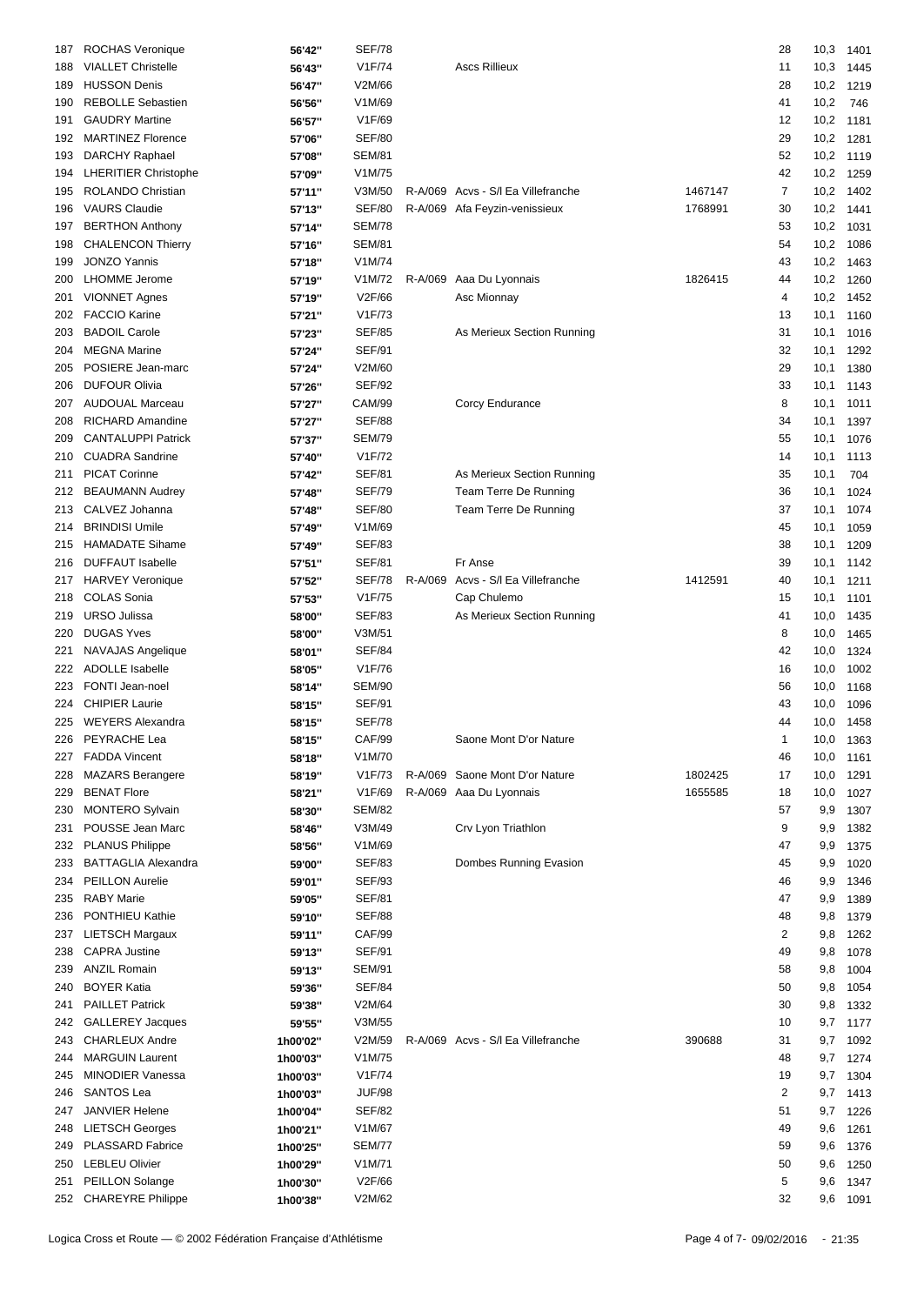| 253 | MAYEUR Jocelyne                 | 1h00'49" | V1F/73              | Aaa Du Lyonnais                               | 630682  | 20             | 9,6 | 1290     |
|-----|---------------------------------|----------|---------------------|-----------------------------------------------|---------|----------------|-----|----------|
| 254 | LABROSSE Dominique              | 1h00'54" | V2F/66              | R-A/069 As Ibm Lyon                           | 1507661 | 6              | 9,6 | 1236     |
| 255 | <b>SEJALON Maxime</b>           | 1h01'00" | <b>JUM/97</b>       |                                               |         | 6              | 9,5 | 1419     |
| 256 | <b>PAUL Chrystel</b>            | 1h01'04" | V1F/71              | Asc Balan                                     |         | 21             | 9,5 | 1339     |
|     |                                 |          |                     |                                               |         |                |     |          |
| 257 | PAUL Jean Philippe              | 1h01'04" | V1M/70              | Asc Balan                                     |         | 51             | 9,5 | 1340     |
| 258 | <b>DIMITROVA Christina</b>      | 1h01'05" | <b>SEF/81</b>       |                                               |         | 52             | 9,5 | 1139     |
| 259 | <b>HERVE Margaux</b>            | 1h01'05" | <b>SEF/85</b>       |                                               |         | 53             | 9,5 | 1212     |
| 260 | <b>VALOUR Blandine</b>          | 1h01'11" | <b>SEF/78</b>       |                                               |         | 54             | 9,5 | 1439     |
| 261 | <b>COMOGLIO Eric</b>            | 1h01'14" | V2M/62              |                                               |         | 33             | 9,5 | 1104     |
| 262 | <b>VEDRINES Cedric</b>          | 1h01'15" | <b>SEM/88</b>       |                                               |         | 60             | 9,5 | 1442     |
| 263 | <b>JACQUET Flora</b>            | 1h01'17" | <b>SEF/87</b>       |                                               |         | 55             | 9,5 | 1222     |
|     |                                 |          |                     |                                               |         |                |     |          |
| 264 | <b>GARCERA Sophie</b>           | 1h01'17" | <b>SEF/89</b>       |                                               |         | 56             | 9,5 | 1180     |
| 265 | <b>BROYER Severine</b>          | 1h01'20" | V1F/73              |                                               |         | 22             | 9,5 | 1066     |
| 266 | <b>SEGAUD Frederic</b>          | 1h01'22" | V3M/54              | Corcy Endurance                               |         | 11             | 9,5 | 1417     |
| 267 | <b>THOURET Virginie</b>         | 1h01'23" | V1F/74              | Kikourou                                      |         | 23             | 9,5 | 1433     |
| 268 | <b>MORTEL Philippe</b>          | 1h01'24" | V2M/63              |                                               |         | 34             | 9,5 | 1313     |
| 269 | <b>MARTIN Gregory</b>           | 1h01'25" | <b>SEM/80</b>       |                                               |         | 61             | 9,5 | 1278     |
| 270 | <b>JOLY Nathalie</b>            | 1h01'27" | V <sub>1</sub> F/72 | R-A/069 Afa Feyzin-venissieux                 | 1667425 | 24             | 9,5 | 1230     |
|     |                                 |          |                     |                                               |         |                |     |          |
| 271 | <b>PROST Myriam</b>             | 1h01'27" | V1F/75              |                                               |         | 25             | 9,5 | 1385     |
| 272 | <b>CHAILLOT Eric</b>            | 1h01'28" | V1M/67              | Corcy Endurance                               |         | 52             | 9,5 | 1085     |
| 273 | PLANCOULAINE Julie              | 1h01'28" | <b>SEF/77</b>       | Corcy Endurance                               |         | 57             | 9,5 | 1373     |
| 274 | <b>PINET Christophe</b>         | 1h01'30" | V1M/70              | Fr Anse                                       |         | 53             | 9,5 | 1370     |
| 275 | <b>MARTIN Karine</b>            | 1h01'38" | <b>SEF/78</b>       |                                               |         | 58             | 9,4 | 1279     |
| 276 | <b>DAMOUR Veronique</b>         | 1h01'39" | <b>SEF/81</b>       |                                               |         | 59             | 9,4 | 1118     |
| 277 | POIRIER Celine                  | 1h01'39" | <b>SEF/81</b>       |                                               |         | 60             | 9,4 | 1377     |
|     | <b>LABROSSE Frederic</b>        |          |                     |                                               | 1507665 |                |     |          |
| 278 |                                 | 1h01'49" | V2M/65              | R-A/069 As Ibm Lyon                           |         | 35             | 9,4 | 1237     |
| 279 | <b>ROSSI Karine</b>             | 1h01'55" | V1F/68              |                                               |         | 26             | 9,4 | 1405     |
| 280 | <b>ORCEL Jean Louis</b>         | 1h01'57" | V2M/62              |                                               |         | 36             | 9,4 | 1329     |
| 281 | <b>COUTURE Agathe</b>           | 1h01'58" | <b>SEF/81</b>       |                                               |         | 61             | 9,4 | 1111     |
| 282 | DERRIDA Jean-christophe         | 1h02'01" | V2M/65              |                                               |         | 37             | 9,4 | 317      |
| 283 | PAILLASSON Philippe             | 1h02'06" | V3M/52              | Corcy Edurance                                |         | 12             | 9,4 | 1331     |
| 284 | ROSNARHO Alain                  | 1h02'15" | V3M/55              | Corcy Endurance                               |         | 13             | 9,3 | 1403     |
| 285 | <b>BOISSEAU-LABBE Dominique</b> | 1h02'15" | V1F/67              | Corcy Endurance                               |         | 27             | 9,3 | 1041     |
|     |                                 |          |                     |                                               |         |                |     |          |
| 286 | <b>ORCEL Christiane</b>         | 1h02'16" | V2F/61              |                                               |         | $\overline{7}$ | 9,3 | 1328     |
| 287 | PERONA Frederique               | 1h02'17" | <b>SEF/77</b>       | Courir En Dombes                              |         | 62             | 9,3 | 1355     |
| 288 | <b>GIRARD Thierry</b>           | 1h02'21" | V2M/65              |                                               |         | 38             | 9,3 | 1190     |
| 289 | <b>MATHIEU Alice</b>            | 1h02'32" | CAF/99              |                                               |         | 3              | 9,3 | 1286     |
| 290 | <b>BRUN Daniel</b>              | 1h02'33" | V1M/75              | Ascm Mionnay                                  |         | 54             | 9,3 | 1067     |
| 291 | <b>BRUN Stephanie</b>           | 1h02'33" | V1F/73              | Ascm Mionnay                                  |         | 28             | 9,3 | 1068     |
|     | 292 DUSSAUGE Corinne            | 1h02'33" | V1F/69              | As Mionnay                                    |         | 29             |     | 9,3 1150 |
|     |                                 |          |                     |                                               |         |                |     |          |
| 293 | <b>PELLET Benedicte</b>         | 1h02'36" | V2F/57              |                                               |         | 8              | 9,3 | 1348     |
| 294 | <b>JOSSERAND Mireille</b>       | 1h02'47" | V2F/60              |                                               |         | 9              | 9,3 | 1232     |
| 295 | <b>BONNET Sandrine</b>          | 1h02'56" | V1F/70              | R-A/074 Les Foulees Chablaisiennes            | 1296417 | 30             | 9,2 | 1047     |
| 296 | <b>BARNEAUD Stephanie</b>       | 1h03'00" | <b>SEF/78</b>       |                                               |         | 63             | 9,2 | 1019     |
| 297 | <b>PROHET Laurent</b>           | 1h03'01" | V1M/72              |                                               |         | 55             | 9,2 | 1384     |
| 298 | <b>ARANDA Raphael</b>           | 1h03'01" | SEM/77              |                                               |         | 62             | 9,2 | 1005     |
| 299 | <b>MULATIER Annie</b>           | 1h03'03" | V2F/58              |                                               |         | 10             | 9,2 | 1318     |
|     |                                 |          |                     |                                               |         | 14             | 9,2 |          |
| 300 | <b>BARRIERE Claude</b>          | 1h03'14" | V3M/51              |                                               |         |                |     | 1056     |
| 301 | <b>ARCHER Karine</b>            | 1h03'19" | SEF/78              |                                               |         | 64             | 9,2 | 1006     |
| 302 | <b>ESCUDIE Marie-julie</b>      | 1h03'19" | V1F/74              |                                               |         | 31             | 9,2 | 1159     |
| 303 | JANODY Andre                    | 1h03'21" | V2M/58              | R-A/069 As Ibm Lyon                           | 569050  | 39             | 9,2 | 1225     |
| 304 | <b>EMIN Myriam</b>              | 1h03'22" | V1F/71              |                                               |         | 32             | 9,2 | 1155     |
| 305 | <b>SERRES Perrine</b>           | 1h03'24" | V2F/61              |                                               |         | 11             | 9,2 | 1423     |
| 306 | <b>MENUEL Marie-odile</b>       | 1h03'25" | V2F/64              | Fr Anse                                       |         | 12             | 9,2 | 1296     |
|     | <b>MEUNIER Julie</b>            |          |                     |                                               |         | 65             |     |          |
| 307 |                                 | 1h03'25" | <b>SEF/80</b>       |                                               |         |                | 9,2 | 1300     |
| 308 | MICHAUD Anne                    | 1h03'25" | V2F/61              | Fr'anse                                       |         | 13             | 9,2 | 1301     |
| 309 | <b>BROCHARD Marilyne</b>        | 1h03'26" | V1F/73              |                                               |         | 33             | 9,2 | 1061     |
| 310 | <b>ARCHIMBAUD Marlene</b>       | 1h03'26" | <b>SEF/89</b>       |                                               |         | 66             | 9,2 | 1007     |
| 311 | <b>LAMARRE Kareene</b>          | 1h03'27" | <b>SEF/77</b>       | Letraceurs                                    |         | 67             | 9,2 | 1243     |
| 312 | <b>FORCIONE Nicolas</b>         | 1h03'27" | <b>SEM/77</b>       | Letraceurs                                    |         | 63             | 9,2 | 1169     |
| 313 | <b>BRUYELLE Sophie</b>          | 1h03'28" | V2F/66              |                                               |         | 14             | 9,2 | 1071     |
| 314 | <b>LUCIANI Frederic</b>         | 1h03'28" | V1M/71              |                                               |         | 56             | 9,2 | 1266     |
|     |                                 |          |                     |                                               |         |                |     |          |
| 315 | <b>BONNE Carole</b>             | 1h03'33" | V1F/75              |                                               |         | 34             | 9,2 | 1045     |
| 316 | <b>DUMONTIER Fabien</b>         | 1h03'33" | V1M/67              | R-A/038 Csbj - S/I Union Athletique Des Coule | 1448530 | 57             | 9,2 | 342      |
| 317 | <b>PAIN Cathy</b>               | 1h03'39" | V1F/71              |                                               |         | 35             | 9,1 | 1333     |
|     | 318 BAUMANN Melanie             | 1h03'40" | <b>SEF/93</b>       |                                               |         | 68             | 9,1 | 1022     |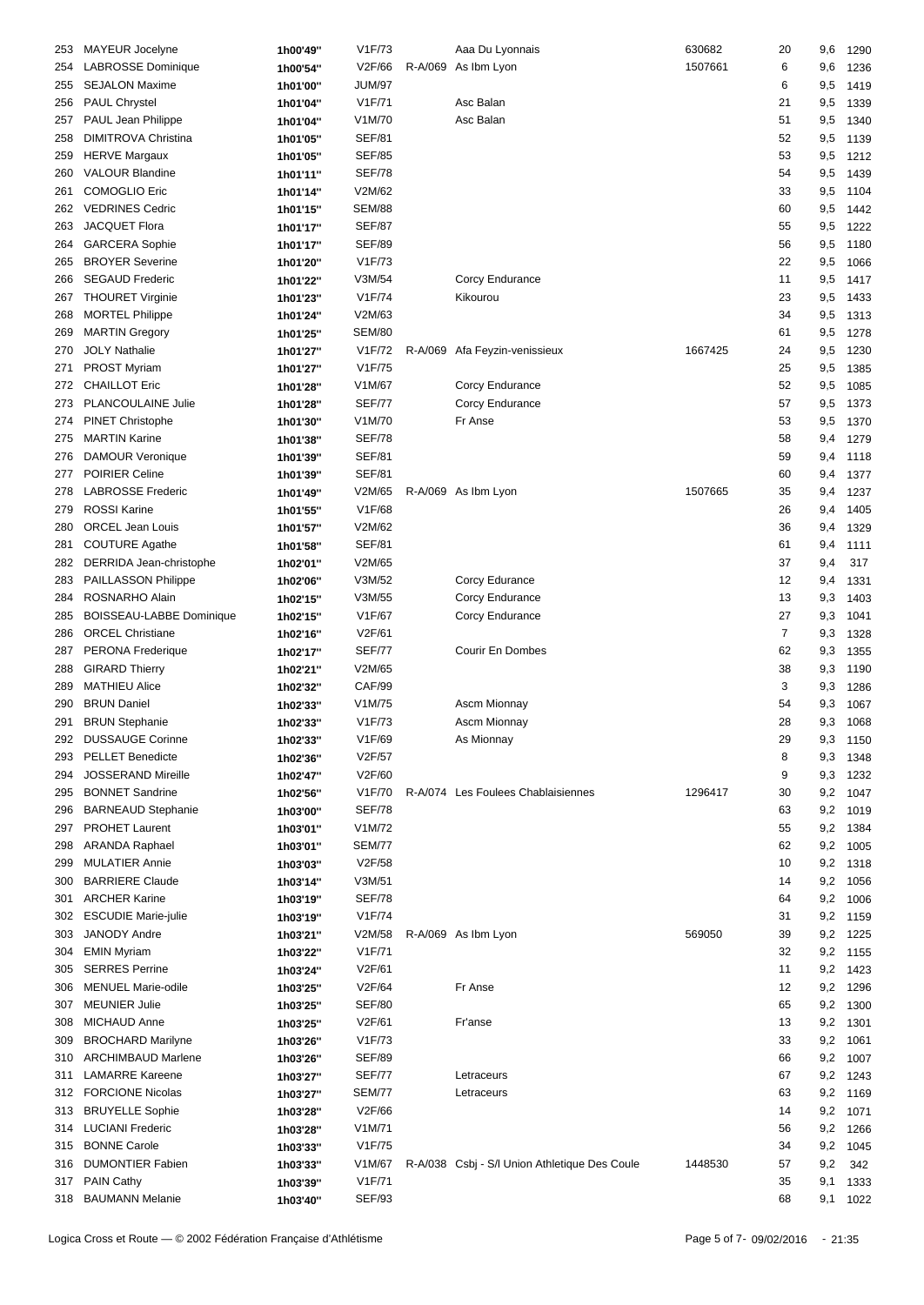| 319 | <b>SABY Christele</b>       | 1h03'41" | <b>SEF/85</b> |         | R-A/069 Chassieu Athletisme            | 887153  | 69 | 9,1      | 1410     |
|-----|-----------------------------|----------|---------------|---------|----------------------------------------|---------|----|----------|----------|
| 320 | <b>MESTAS Laetitia</b>      |          | V1F/74        |         |                                        |         | 36 | 9,1      | 1299     |
|     |                             | 1h03'41" |               |         |                                        |         |    |          |          |
| 321 | <b>CAPARROS Claude</b>      | 1h03'44" | V3M/54        |         | Les Foulees De Beauregard              |         | 15 | 9,1      | 1077     |
| 322 | <b>HYVERT Corinne</b>       | 1h03'49" | V1F/71        |         | Dombe Running Evasion                  |         | 37 | 9,1      | 1221     |
| 323 | <b>GAVEN Carole</b>         | 1h03'50" | V1F/76        |         | <b>Ascs Rillieux</b>                   |         | 38 | 9,1      | 1183     |
| 324 | <b>GEROSSIER Angelique</b>  | 1h03'53" | V1F/76        |         | <b>Feurs Triathlon</b>                 |         | 39 | 9,1      | 1186     |
| 325 | PETITHORY Jean Charles      |          | <b>SEM/88</b> |         |                                        |         | 64 | 9,1      |          |
|     |                             | 1h03'59" |               |         |                                        |         |    |          | 1362     |
| 326 | <b>MARGOT Sabine</b>        | 1h04'00" | <b>SEF/89</b> |         |                                        |         | 70 | 9,1      | 1273     |
| 327 | <b>GEOFFRAY Florian</b>     | 1h04'03" | <b>SEM/86</b> |         | Dombes Running Evasion                 |         | 65 | 9,1      | 1185     |
| 328 | <b>PLANTIER Agnes</b>       | 1h04'07" | V2F/64        | R-A/001 | Asc Balan                              | 579238  | 15 | 9,1      | 1374     |
| 329 | PITAUD Philippe             | 1h04'11" | V2M/62        |         |                                        |         | 40 | 9,1      | 1372     |
| 330 | <b>MONTAGNON Nathalie</b>   |          | V1F/74        |         |                                        |         | 40 | 9,1      | 1306     |
|     |                             | 1h04'13" |               |         |                                        |         |    |          |          |
| 331 | <b>VINCENT Nelly</b>        | 1h04'13" | V1F/76        |         |                                        |         | 41 | 9,1      | 1451     |
| 332 | <b>BUATHIER Veronique</b>   | 1h04'16" | V1F/67        |         | Corcy Endurance                        |         | 42 | 9,1      | 1073     |
| 333 | <b>NICAISE Michel</b>       | 1h04'19" | V2M/58        |         |                                        |         | 41 | 9,0      | 654      |
| 334 | <b>PANNOUX Dominique</b>    | 1h04'34" | V3M/56        |         |                                        |         | 16 | 9,0      | 1336     |
| 335 | <b>PEREZ Sylviane</b>       | 1h04'38" | V1F/69        |         | R-A/069 Acvs - S/I Ea Villefranche     | 1571258 | 43 | 9,0      | 1353     |
|     |                             |          |               |         |                                        |         |    |          |          |
| 336 | <b>SENAL Jacky</b>          | 1h04'39" | V4M/41        |         |                                        |         | 1  | 9,0      | 1420     |
| 337 | LEFEBVRE Audrey             | 1h04'42" | V1F/74        |         |                                        |         | 44 | 9,0      | 1254     |
| 338 | <b>MARTINEZ Sandra</b>      | 1h04'59" | <b>SEF/93</b> |         |                                        |         | 71 | 9,0      | 1282     |
| 339 | <b>LASSERRE Aurelien</b>    | 1h04'59" | <b>SEM/87</b> |         |                                        |         | 66 | 9,0      | 1246     |
| 340 | <b>CLOTAGATIDE Michel</b>   | 1h05'14" | V2M/66        |         |                                        |         | 42 | 8,9      | 1099     |
|     |                             |          |               |         |                                        |         |    |          |          |
| 341 | <b>FEIGNIER Christine</b>   | 1h05'16" | V1F/68        |         | As Merieux Section Running             |         | 45 | 8,9      | 1163     |
| 342 | <b>MILLET Philippe</b>      | 1h05'16" | V2M/63        |         |                                        |         | 43 | 8,9      | 1303     |
| 343 | DI BENEDETTO Nicole         | 1h05'19" | V1F/68        |         |                                        |         | 46 | 8,9      | 1136     |
| 344 | SOUVIGNET Solene            | 1h05'19" | <b>ESF/95</b> |         |                                        |         | 1  | 8,9      | 1425     |
| 345 | <b>DUMAY Corine</b>         | 1h05'35" | V2F/65        |         | R-A/001 Sans Bornes Saint Didier Sur C | 1027264 | 16 | 8,9      | 1145     |
|     |                             |          |               |         |                                        |         |    |          |          |
| 346 | <b>MYARD Magali</b>         | 1h05'37" | <b>SEF/81</b> |         |                                        |         | 72 | 8,9      | 1321     |
| 347 | <b>CARRION Laurent</b>      | 1h05'38" | V1M/69        |         |                                        |         | 58 | 8,9      | 1079     |
| 348 | <b>SEGUY Frederic</b>       | 1h05'52" | V1M/68        |         |                                        |         | 59 | 8,8      | 1418     |
| 349 | <b>DEMANOFF Jerome</b>      | 1h05'55" | <b>SEM/79</b> |         | Dombes Running Evasion                 |         | 67 | 8,8      | 1129     |
| 350 | <b>COLLOT David</b>         | 1h05'57" | V1M/68        |         |                                        |         | 60 | 8,8      | 1103     |
|     | <b>CHASTRE JOLY Anne</b>    |          | V2F/66        |         |                                        |         |    |          |          |
| 351 |                             | 1h06'00" |               |         | Corcy Endurance                        |         | 17 | 8,8      | 1094     |
| 352 | <b>BLANDON Florence</b>     | 1h06'00" | V2F/66        |         | Corcy Endurance                        |         | 18 | 8,8      | 1038     |
| 353 | <b>RAMIREZ Nicolas</b>      | 1h06'01" | <b>SEM/77</b> |         |                                        |         | 68 | 8,8      | 1390     |
| 354 | <b>AUTRAND Loic</b>         | 1h06'09" | V1M/72        |         |                                        |         | 61 | 8,8      | 1012     |
| 355 | <b>EGLIN Christophe</b>     | 1h06'17" | V1M/73        |         |                                        |         | 62 | 8,8      | 1154     |
|     |                             |          | V1F/76        |         | Corcy Endurance                        |         | 47 | 8,8      |          |
| 356 | <b>BLONDET Sylvie</b>       | 1h06'21" |               |         |                                        |         |    |          | 1040     |
| 357 | <b>RUPTIER Charlotte</b>    | 1h06'26" | <b>SEF/81</b> |         |                                        |         | 73 | 8,8      | 1409     |
| 358 | AUDOUAL Christine           | 1h06'33" | V1F/69        |         |                                        |         | 48 |          | 8,7 1010 |
| 359 | SCHAMA Jeremi               | 1h06'57" | <b>SEM/85</b> |         |                                        |         | 69 |          | 8,7 1416 |
| 360 | <b>DIEUX Manon</b>          | 1h07'02" | <b>JUF/98</b> |         |                                        |         | 3  |          | 8,7 1138 |
|     | PEYRAT Charlotte            |          | <b>SEF/93</b> |         |                                        |         | 74 |          |          |
| 361 |                             | 1h07'02" |               |         |                                        |         |    |          | 8,7 1468 |
| 362 | <b>HIVERT Valerie</b>       | 1h07'03" | V2F/66        |         |                                        |         | 19 |          | 8,7 1216 |
| 363 | <b>HIVERT Patrice</b>       | 1h07'04" | V1M/67        |         |                                        |         | 63 |          | 8,7 1214 |
| 364 | DA SILVA Madeleine          | 1h07'06" | V2F/64        |         | Corcy Endurance                        |         | 20 |          | 8,7 1117 |
| 365 | <b>PELONI</b> Stephanie     | 1h07'06" | V1F/72        |         |                                        |         | 49 |          | 8,7 1350 |
| 366 | <b>MOUILLARD Frederique</b> | 1h07'07" | V2F/66        |         | R-A/069 Acvs - S/I Ea Villefranche     | 1347196 | 21 |          | 8,7 1316 |
|     |                             |          |               |         |                                        |         |    |          |          |
| 367 | PAYET Ana Bela              | 1h07'09" | V1F/72        |         |                                        |         | 50 | 8,7      | 1342     |
| 368 | <b>ROYET Amelie</b>         | 1h07'11" | <b>SEF/90</b> |         |                                        |         | 75 | 8,7      | 1408     |
| 369 | <b>BONCOUR Melanie</b>      | 1h07'11" | <b>SEF/91</b> |         |                                        |         | 76 | 8,7      | 1044     |
| 370 | <b>GIRAUD Celine</b>        | 1h07'30" | V1F/76        |         | As Merieux Section Running             |         | 51 |          | 8,6 1191 |
| 371 | <b>FIORANI Muriel</b>       | 1h07'38" | V2F/66        |         |                                        |         | 22 | 8,6      | 1166     |
|     |                             |          |               |         |                                        |         |    |          |          |
| 372 | <b>MONTGRENIER Rachelle</b> | 1h07'41" | V1F/70        |         | Corcy Endurance                        |         | 52 |          | 8,6 1308 |
| 373 | DA SILVA Joao               | 1h07'42" | V2M/61        |         | Corcy Endurance                        |         | 44 |          | 8,6 1116 |
| 374 | <b>MORICHON Pascal</b>      | 1h07'48" | <b>SEM/79</b> |         |                                        |         | 70 |          | 8,6 1312 |
| 375 | <b>FRAISIER Celine</b>      | 1h07'49" | V1F/75        |         | As Merieux Section Running             |         | 53 | 8,6 1171 |          |
| 376 | <b>DUPRAT Audrey</b>        | 1h07'56" | V1F/72        |         |                                        |         | 54 |          | 8,6 1147 |
|     |                             |          |               |         |                                        |         |    |          |          |
| 377 | GINOT Benjamin              | 1h08'06" | <b>SEM/80</b> |         |                                        |         | 71 |          | 8,5 1189 |
| 378 | <b>BARDON Amelie</b>        | 1h08'10" | <b>SEF/87</b> |         |                                        |         | 77 | 8,5      | 1018     |
| 379 | <b>GIRAUD Pauline</b>       | 1h08'13" | <b>SEF/80</b> |         |                                        |         | 78 |          | 8,5 1192 |
| 380 | <b>THONIEL Dominique</b>    | 1h08'32" | V2F/65        |         | Corcy Endurance                        |         | 23 |          | 8,5 1432 |
| 381 | SAUZEDDE Candy              |          | <b>SEF/83</b> |         |                                        |         | 79 |          | 8,5 1415 |
|     |                             | 1h08'45" |               |         |                                        |         |    |          |          |
| 382 | <b>VALFORT Josette</b>      | 1h08'50" | V3F/56        |         |                                        |         | 3  |          | 8,5 1437 |
| 383 | <b>MERGUI Sarah</b>         | 1h09'24" | <b>SEF/88</b> |         |                                        |         | 80 | 8,4      | 1298     |
|     | 384 DE LAGENESTE Mathilde   | 1h09'25" | <b>SEF/88</b> |         |                                        |         | 81 | 8,4 1121 |          |
|     |                             |          |               |         |                                        |         |    |          |          |